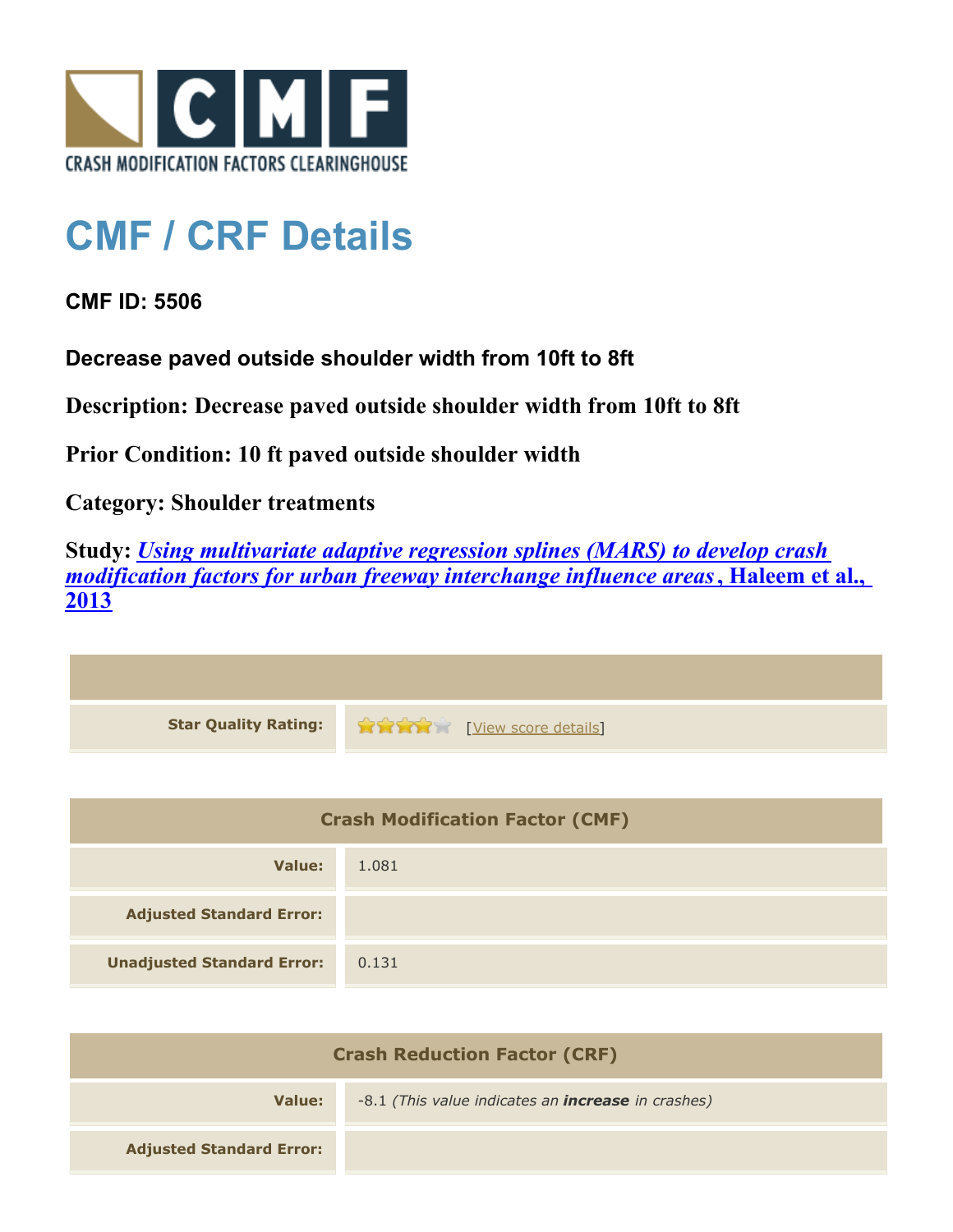| <b>Applicability</b>       |                                                    |
|----------------------------|----------------------------------------------------|
| <b>Crash Type:</b>         | All                                                |
| <b>Crash Severity:</b>     | All                                                |
| <b>Roadway Types:</b>      | Principal Arterial Other Freeways and Expressways  |
| <b>Number of Lanes:</b>    | $4$ to $6+$                                        |
| <b>Road Division Type:</b> | Divided by Median                                  |
| <b>Speed Limit:</b>        |                                                    |
| <b>Area Type:</b>          | Urban                                              |
| <b>Traffic Volume:</b>     | 5700 to 309000 Annual Average Daily Traffic (AADT) |
| <b>Time of Day:</b>        | All                                                |

## *If countermeasure is intersection-based*

| <b>Intersection Type:</b>         |  |
|-----------------------------------|--|
| <b>Intersection Geometry:</b>     |  |
| <b>Traffic Control:</b>           |  |
| <b>Major Road Traffic Volume:</b> |  |
| <b>Minor Road Traffic Volume:</b> |  |

| <b>Development Details</b>      |              |
|---------------------------------|--------------|
| <b>Date Range of Data Used:</b> | 2007 to 2010 |
| <b>Municipality:</b>            |              |
| State:                          | <b>FL</b>    |